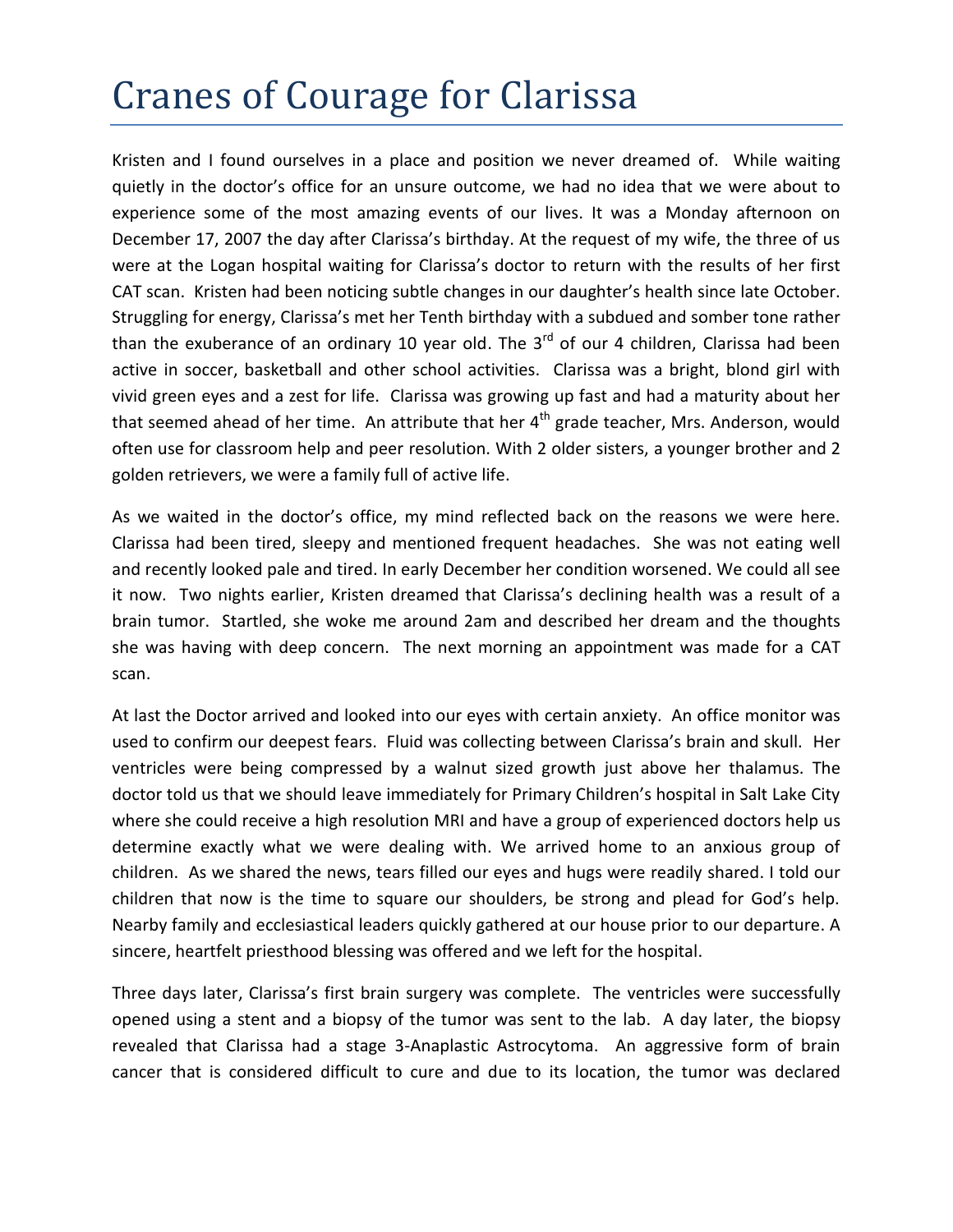inoperable. This biopsy result brought more questions than answers as we consulted with our doctors to find a cure for our daughter.

News of her condition spread quickly to family, friends, neighbors and ward members. While her outlook seemed bleak, it was almost Christmastime and we prayed constantly that despite her condition, our family would be able to spend Christmas at home together. Kristen was always at her side as I tried to maintain some sense of normalcy with work and a regular schedule for the kids. During the next several days our family received many wonderful expressions of compassionate love. Generosity and help appeared from everywhere. It's difficult to describe in words how we felt as wonderful people provided rides for the kids, meals, house cleaning, laundry, places to stay, gas cards, Christmas lights and other acts of kindness that will only be known by the giver and the Lord. Our prayers were answered in so many ways but especially the opportunity to spend Christmas at home together. The doctors had decided that Clarissa was well enough for her to come home. We were so grateful that our prayers were answered and the blessing of spending time together during the holidays. Before leaving Primary Children's Hospital, a team of tumor specialists consulted and presented us with our options. The aggressive nature and location of her tumor left us with few choices. It was determined that after the Christmas holiday, Clarissa would start 6 weeks of intense chemotherapy and radiations treatments at LDS Hospital in Salt Lake City.

It was upon our arrival home that we learned first learned about some of the many amazing miracles. We'd scheduled the treatments at about 2pm each day. This would allow us to avoid rush hour traffic and allow our pleading daughter at least a half day of school. Concerned but open to the idea, I went to visit with her  $4<sup>th</sup>$  grade teacher about the prospects of adding a big challenge to her classroom. As I walked through the hallways that led to her classroom, I noticed a large sign strung from one wall to another. For several feet behind the sign were hundreds of hand folded paper cranes attached to a patch work of yarn that criss-crossed from wall to wall. The sign read "Cranes of Courage for Clarissa". When I arrived at Mrs. Anderson's room, I inquired about what it all meant. Mrs. Anderson had introduced a book to her class entitled *Sadako and The Thousand Paper Cranes*. She explained:

*"Sadako Sasaki was only two when an atom bomb dropped on Hiroshima. She was twelve when she died of leukemia. On [August 3,](http://en.wikipedia.org/wiki/August_3) [1955,](http://en.wikipedia.org/wiki/1955) Chizuko Hamamoto — Sadako's best friend — came to the hospital to visit and cut a golden piece of paper into a square and folded it into a [paper crane.](http://en.wikipedia.org/wiki/Origami) At first Sadako didn't understand why Chizuko was doing this but then Chizuko retold the story about the paper cranes. Inspired by the crane, she started folding them herself; spurred on by [the Japanese saying](http://en.wikipedia.org/wiki/Thousand_origami_cranes) that one who folded 1,000 cranes was granted a wish. Sadako fell short of her goal of folding 1,000 cranes, having folded only 644 before her death. Her friends completed the 1,000 and buried them all with her." Source (http://www.wikipedia.org/)*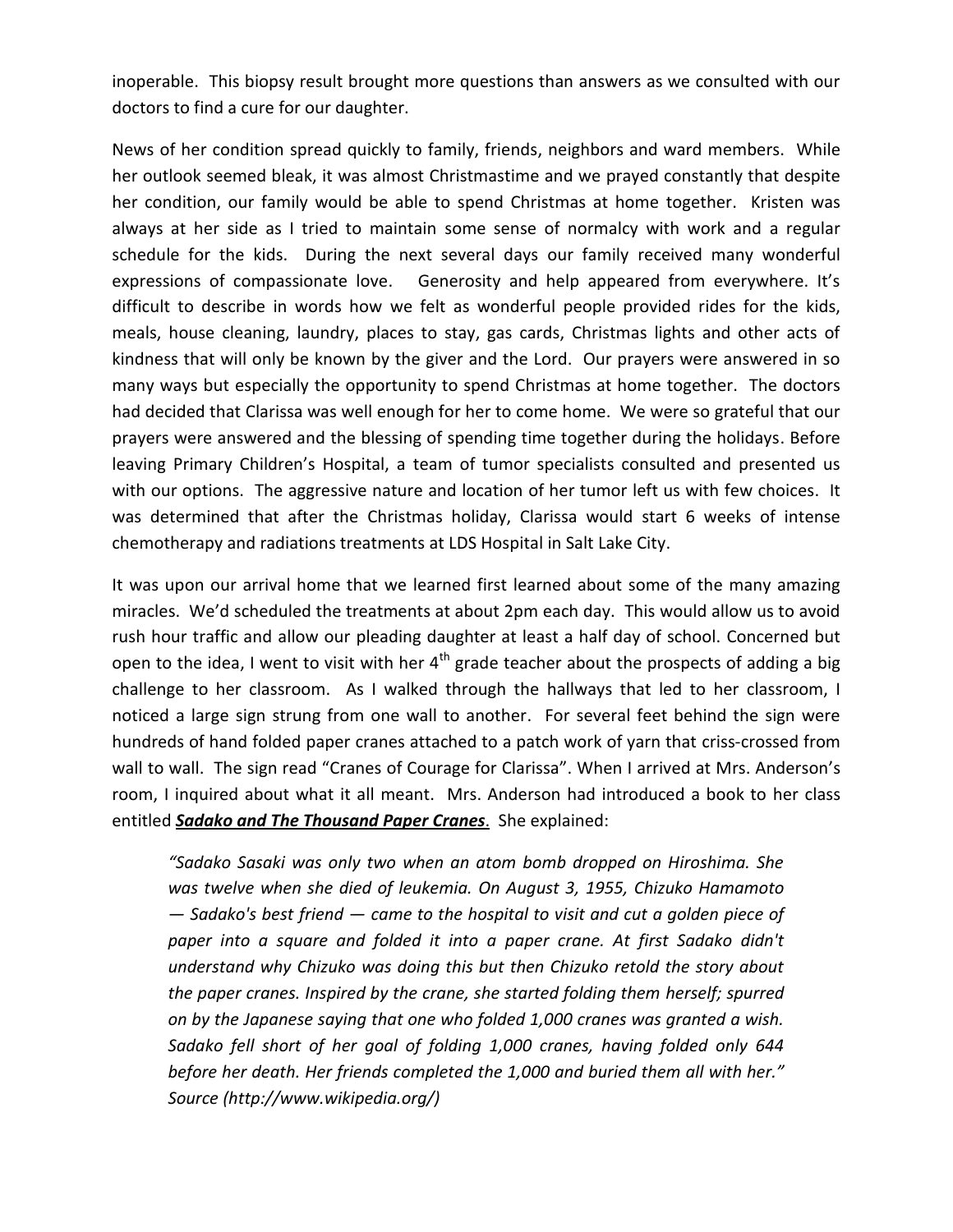Mrs. Anderson then told me that after reading the book, her classmates began making paper cranes for Clarissa then attached them to the hand strung yarn and walls of the school hallway. The special title was written and carefully hung in behalf of Clarissa. The children seemed to sense the tremendous courage she would need as she faced the fight of her life. I didn't know what to say as I struggled to fight back the emotion invoked by this amazing act. I walked quietly back through the hallway toward the door. I went home and told the family about what was happening at her school. It didn't stop there. My wife then related that four of Clarissa's closest friends had been making and selling their own hand-made bracelets each day during their lunch hour. With the permission of the principal, a small table had been arranged in the hallway with the sign that read: "Clarissa Bracelets \$1". The girls made and sold 224 bracelets and presented a bag full of miscellanies coins and bills as an effort to combat the rising expenses involved with fighting cancer. As we began our daily trips to Salt Lake a man called one night and asked if I was the father of the little girl with cancer and presented us with act of kindness we could hardly believe. His occupation allowed him the resources of a large food distribution company. With the help of our local grocery store, a fund raiser was planned. The kind man explained that he would like to have a donated luncheon at the grocery store and sell Lance Armstrong-like bracelets at the fundraiser. He then asked us what we'd like printed on our bracelets. We thought for a moment then responded "Courage". The navy blue bracelets were printed and placed at the donation table with one simple word "Courage". To the casual passerby, the meaning was lost, but to those who truly understood, it was a word with deep meaning.

On a cold Saturday morning in April, a beautiful white limousine arrived at our house to take us to the fund raiser. An anonymous donor wanted a very special 10 year old girl to feel like a princess for at least a day. It did just that as she road in giddy awe through town toward the grocery store. Upon our arrival at the grocery store we noticed the large sign that hung across the front of the store which read: "A Special Day for A Special Girl". Despite the frigid air, a community of hundreds gathered in support of our family. The support was overwhelming as we greeted, thanked and cried.

For six weeks we battled the especially snowy winter conditions as we drove back and forth between Cache Valley and Salt Lake City. During this time, something amazing was happening to Clarissa that inspired all that new and loved her. She faced the challenges with incredible fortitude. But not only that, she became angelically grateful in every way. As the pain increased and her challenges became harder, she became more loving. Each day she expressed love and kindness toward her life and loved ones. Each day she was grateful to be alive. Hardly able to stand on her own, she would ask to ride her bike, jump on the trampoline or go for a walk with her dogs. Life is a gift and she was taking full advantage of it.

With her radiation and chemotherapy complete we waited 2 weeks for the swelling to subside. We high anticipation, we then returned to the hospital for what would be Clarissa's final MRI.